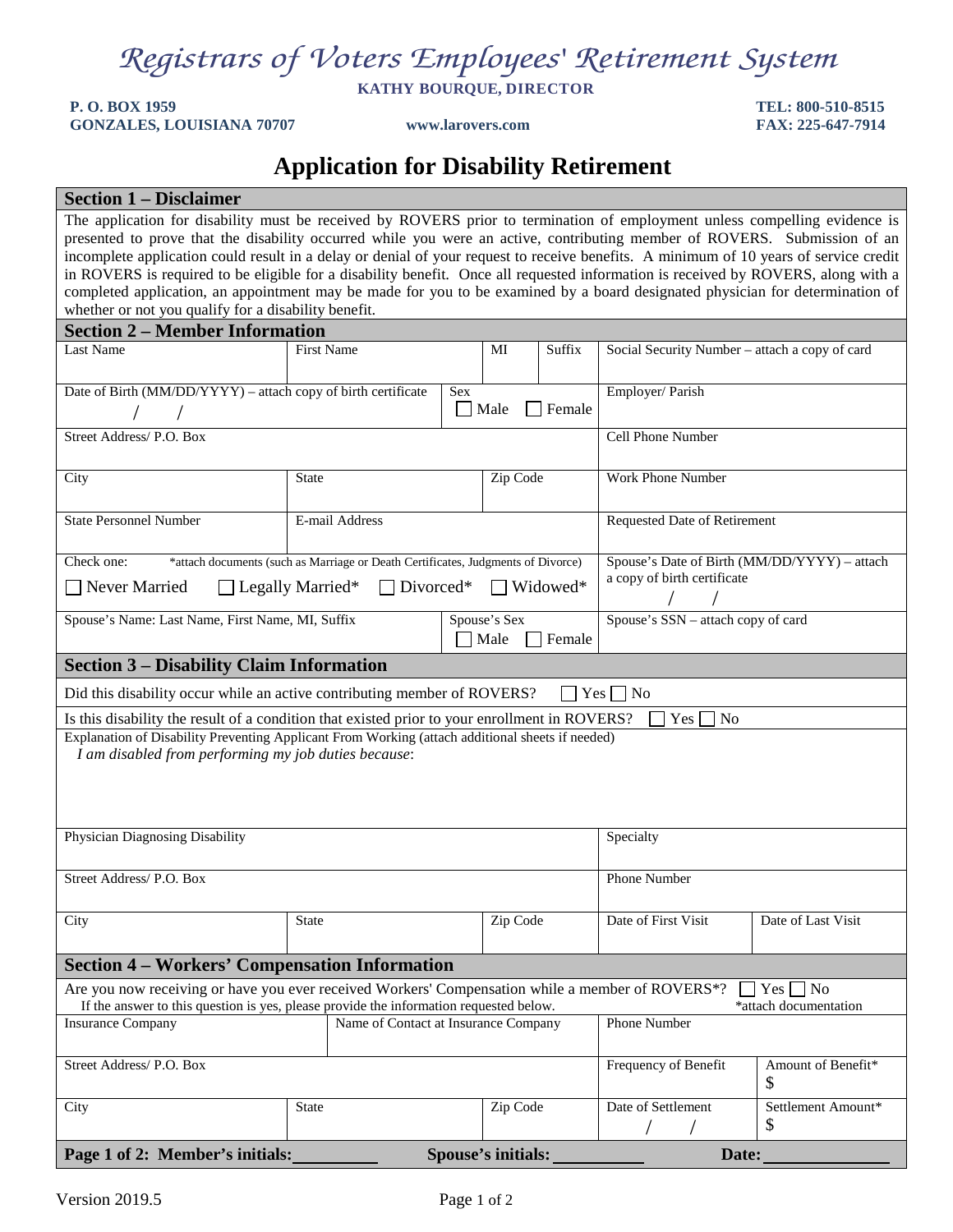**KATHY BOURQUE, DIRECTOR**

**P. O. BOX 1959 TEL: 800-510-8515 GONZALES, LOUISIANA 70707 www.larovers.com FAX: 225-647-7914**

#### **Application for Disability Retirement Continued**

Applicant Name Applicant Name Applicant Name Applicant Name Applicant Social Security Number

#### **Section 5 – Option Selection**

Please read the description of each option and choose one. If you are legally married your spouse must sign below.

Maximum Option – Pays the largest monthly benefit the member is eligible to receive but does not provide for a monthly benefit to be paid to a named beneficiary after the member's death. All benefits cease upon the death of the member.

Option #2 – Upon member's death, his/her reduced retirement allowance shall be paid to, and continued throughout the life of, the member's spouse to whom he/she is married at the time of retirement.

Option #3 – Upon member's death, one-half of his/her reduced retirement allowance shall be paid to, and continued throughout the life of, the member's spouse to whom he/she is married at the time of retirement.

#### **Section 6 – Affidavit – To Be Completed and Signed Before A Notary**

Before me, the undersigned, personally came and appeared, \_\_\_\_\_\_\_\_\_\_\_\_\_\_\_\_\_\_\_\_\_\_\_\_\_\_\_\_\_\_\_ who upon being first

duly sworn, made oath that the statements above and below are true. The undersigned applicant did depose and state that he/she provided all medical records related to his/her claimed disability as well as any pre-existing conditions he/she has, whether or not disclosed on this application.

#### **Applicant Request for Benefit and Signature:**

I hereby request a benefit in the form shown above. I understand that if my application is approved by the Board and I begin receiving disability benefits, I will be required to submit an annual earnings statement each year by May 1. I understand any outside earnings including worker's compensation, when added to my disability benefit, cannot exceed 100% of my average final compensation. I understand that should my earnings exceed my average final compensation, my disability benefit will be reduced. I understand that for the continuation of disability benefits, I must undergo a medical exam, at my expense, once a year during the first five years following retirement and once in every three-year period thereafter. By making application for disability benefits from the Registrars of Voters Employees' Retirement System, I hereby agree that the Board of Trustees of ROVERS, their employees and attorney, are authorized to secure, review and/or examine any and all medical records, including doctors' opinions, relating to the physical and/or mental condition(s) for which I have made application for disability benefits. I hereby agree to waive any privilege which might otherwise exist relative to such medical information.

 **\_\_\_\_\_\_\_\_\_\_\_\_\_\_\_\_\_\_\_\_\_\_\_\_\_\_\_\_\_**Signature of Applicant

#### **Legal Spouse Form of Benefit Approval and Signature:**

I am legally married to the applicant and hereby consent to the form of benefit selected above. I understand that if the Maximum option is selected, I will not receive a monthly benefit after the death of my spouse.

**\_\_\_\_\_\_\_\_\_\_\_\_\_\_\_\_\_\_\_\_\_\_\_\_\_\_\_\_\_\_\_\_** Signature of Applicant's Legal Spouse (if Married)

| Sworn to and subscribed before me, NOTARY PUBLIC the above named |             |                                                                     |                                              |                            | and    |
|------------------------------------------------------------------|-------------|---------------------------------------------------------------------|----------------------------------------------|----------------------------|--------|
|                                                                  |             |                                                                     |                                              | Print Applicant's Name     |        |
|                                                                  |             |                                                                     | in and for the State of Louisiana, Parish of |                            |        |
| Print Name of Applicant's Legal Spouse (if Married)              |             |                                                                     |                                              |                            | Parish |
|                                                                  |             | on this $\_\_\_\_$ day of $\_\_\_\_\_\_$ , year of $\_\_\_\_\_\_$ . |                                              |                            |        |
| Day                                                              | Month       | Year                                                                |                                              |                            |        |
|                                                                  |             |                                                                     |                                              |                            |        |
|                                                                  | <b>SEAL</b> |                                                                     |                                              |                            |        |
|                                                                  |             |                                                                     |                                              | Signature of Notary Public |        |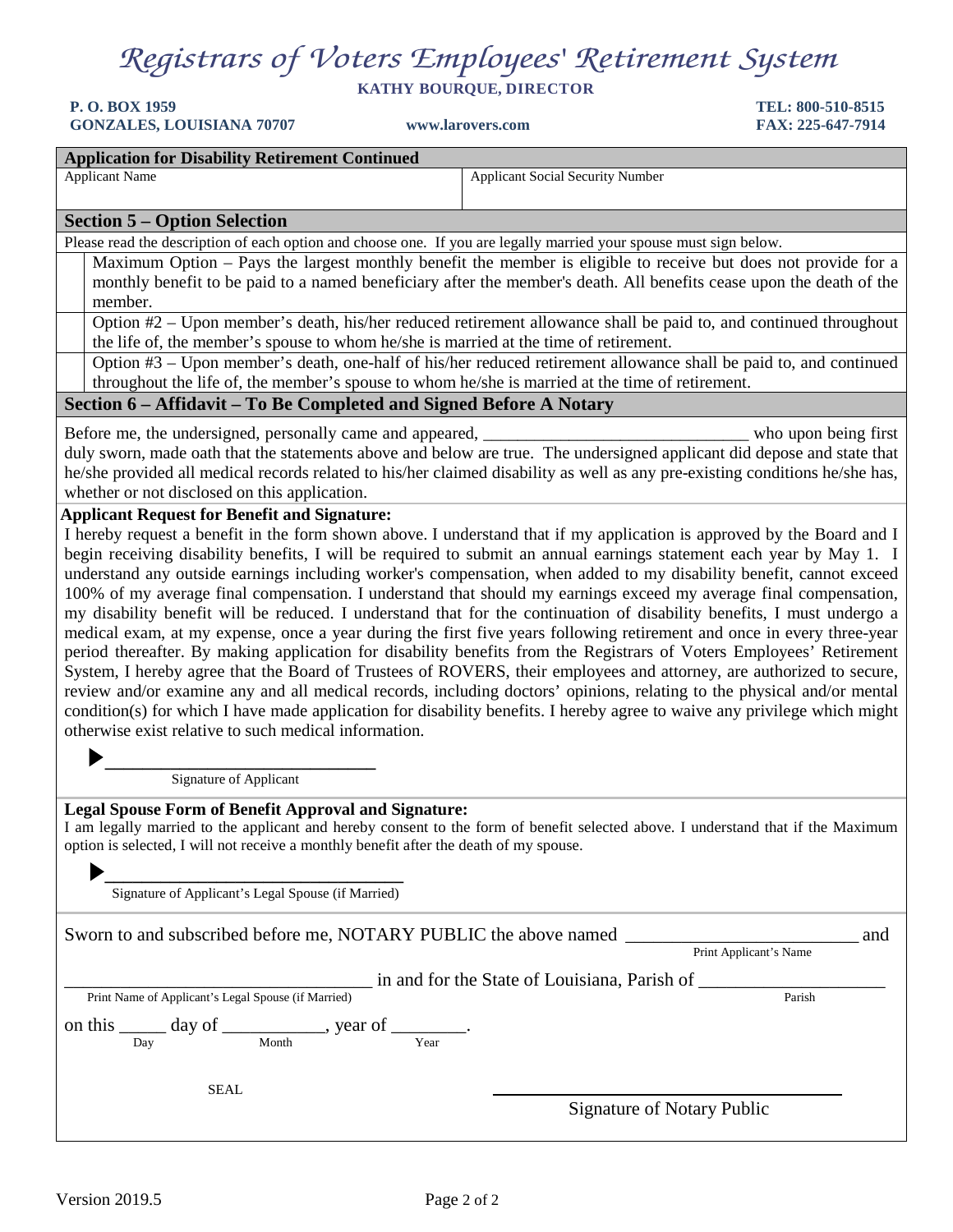**KATHY BOURQUE, DIRECTOR**

#### **P. O. BOX 1959 TEL: 800-510-8515 GONZALES, LOUISIANA 70707 www.larovers.com FAX: 225-647-7914**

### **Disability Report By Employer**

| <b>Section 1 – Disclaimer</b>                                                                                                                                                                                                                                                    |                                    |  |  |  |
|----------------------------------------------------------------------------------------------------------------------------------------------------------------------------------------------------------------------------------------------------------------------------------|------------------------------------|--|--|--|
| Print or type all entries except for signatures. This section must be completed by the Registrar*. A copy of the applicant's official job<br>description must be attached to this application. All responses to information requested should be complete and made to the best of |                                    |  |  |  |
| your knowledge and ability. If additional space is required, please attach additional sheets.<br><b>Section 2 - Applicant Information</b>                                                                                                                                        |                                    |  |  |  |
| Applicant's Name: Last, First, MI, Suffix (Jr., III, etc.)                                                                                                                                                                                                                       | Applicant's Social Security Number |  |  |  |
| Title of Applicant's Position                                                                                                                                                                                                                                                    |                                    |  |  |  |
| <b>Section 3 – Disability Claim Information</b>                                                                                                                                                                                                                                  |                                    |  |  |  |
| 1. Do you have any specific knowledge of the cause if the disabling condition?<br>$\Box$ Yes $\Box$ No<br>If yes, please describe below.                                                                                                                                         |                                    |  |  |  |
| 2. In your opinion, when did the disabling condition begin to affect the applicant's performance of job duties? (Enter as MM/DD/YYYY)                                                                                                                                            |                                    |  |  |  |
| 3. Specifically list the duties stated in the attached official job description that the applicant can no longer perform because of the disabling condition                                                                                                                      |                                    |  |  |  |
| 4. Specifically list duties under your supervision that the applicant can still perform.<br>5. Describe efforts made by your office to place this applicant in another position.                                                                                                 |                                    |  |  |  |
|                                                                                                                                                                                                                                                                                  |                                    |  |  |  |
| $\Box$ Yes $\Box$ No<br>6. Did this applicant have any physical or medical handicap upon employment?<br>If yes, please briefly describe each below.                                                                                                                              |                                    |  |  |  |
| 7. How many days of sick leave has this applicant taken since the onset of this disabling condition? (Enter as MM/DD/YYYY)<br>$\sqrt{2}$                                                                                                                                         |                                    |  |  |  |
| 8. Was this an increase in the use of sick leave?<br>$\Box$ Yes $\Box$ No<br>If yes, please explain.                                                                                                                                                                             |                                    |  |  |  |
| 9. Is this applicant currently receiving, or has he/she previously received, Worker's Compensation benefits?<br>If yes, are they receiving this benefit due to the disabling condition? $\Box$ Yes $\Box$ No                                                                     | $\Box$ Yes $\Box$ No               |  |  |  |
| Section 4 – Signature of Registrar*                                                                                                                                                                                                                                              |                                    |  |  |  |
| Name of Registrar* (Print or Type)                                                                                                                                                                                                                                               |                                    |  |  |  |
| Signature of Registrar* (Do not print or type)                                                                                                                                                                                                                                   | Date Signed (Enter as MM/DD/YYYY)  |  |  |  |

\* If the applicant is the Registrar, this form should be completed by the Chief Deputy.